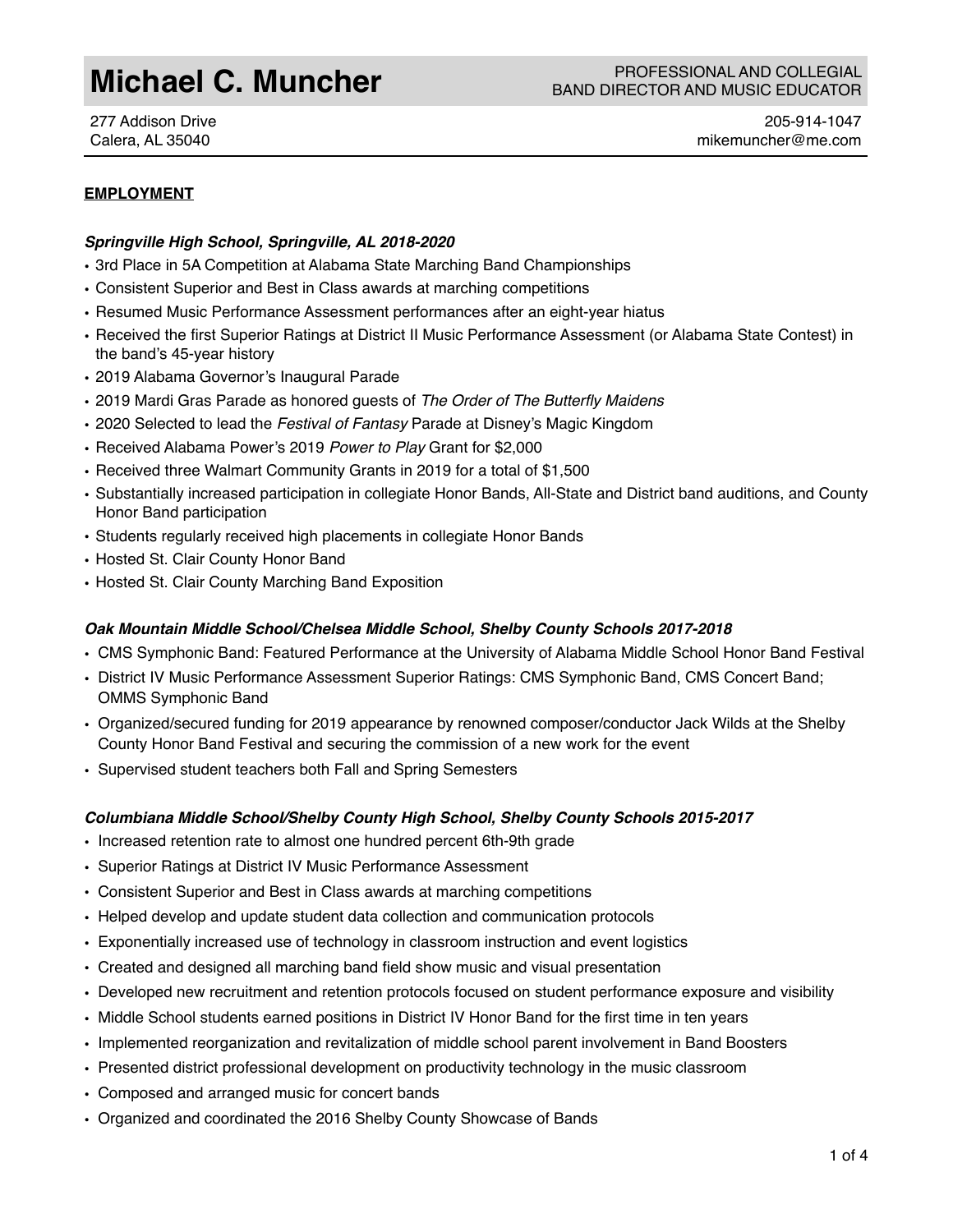# *Benjamin Russell High School, Alexander City, AL 2010-2015*

- Co-developed strategies that increased high school band retention/recruitment rate to 103%
- Superior Ratings and consistent Best in Class awards at marching competitions
- Designed and implemented Rhythmic Fundamentals curriculum for full band
- Expanded 9-12 percussion section from 18 to 30 members in three years
- Helped to organize, coordinate and update Lake Martin Invitational Marching Competition
- Co-coordinated Alabama Bandmasters Association District VI Music Performance Assessment
- 2013 McDonald's Thanksgiving Day Parade in Chicago
- Exponentially increased use of technology in classroom and concert/marching festival logistics
- Developed *Making Music with Electronics* class, focusing on iPads as instruments and compositional tools
- Co-developed Independent Band Program Evaluation and Assessment, the first of its kind in Alabama
- Assisted Band Boosters in the reorganization of meeting structure and in and restructuring fundraising efforts
- Co-created and designed marching band field show music and visual presentation
- Composed and arranged music for Marching Band and all concert bands and percussion ensembles

### **PRIOR EMPLOYMENT**

Parrish High School, Band Director 2009-2010 Haleyville High School, Band Director 2007-2009 Leeds Middle School, Band Director 2006-2007

Cullman High School, Assistant Band Director 2005-2006 Oklahoma State University, Adjunct Faculty 2003-2005 Cordova High School, Band Director 2002-2003

## **EDUCATION AND CERTIFICATION**

Alabama Class B Certificate (with Masters): Instrumental Music P-12, Valid: 2020-2025 Master of Music in Pedagogy and Performance, 2005: Oklahoma State University, Stillwater, OK Bachelor of Music in Music Performance, 2002: Samford University, Birmingham, AL

# **RELATED PROFESSIONAL EXPERIENCE**

Member: Alabama Winds, 2013-2017 - selected to perform at the prestigious 2017 Midwest Band and Orchestra Clinic in Chicago, IL

Editor and Arranger, Rhythm & Beans Educational Music Services, providing arranging, educational materials and compositions to high schools throughout Alabama, Oklahoma and Texas

Music Arranger for MG Marching and Music

Master's Degree creative project: *Finding Your Way: Developing a Curriculum in Today's Public School and University Percussion Studio*

Clinician, Vic Firth Education Team: Scholastic Education Division

Clinician, Yamaha Sounds of Summer Marching Percussion Camps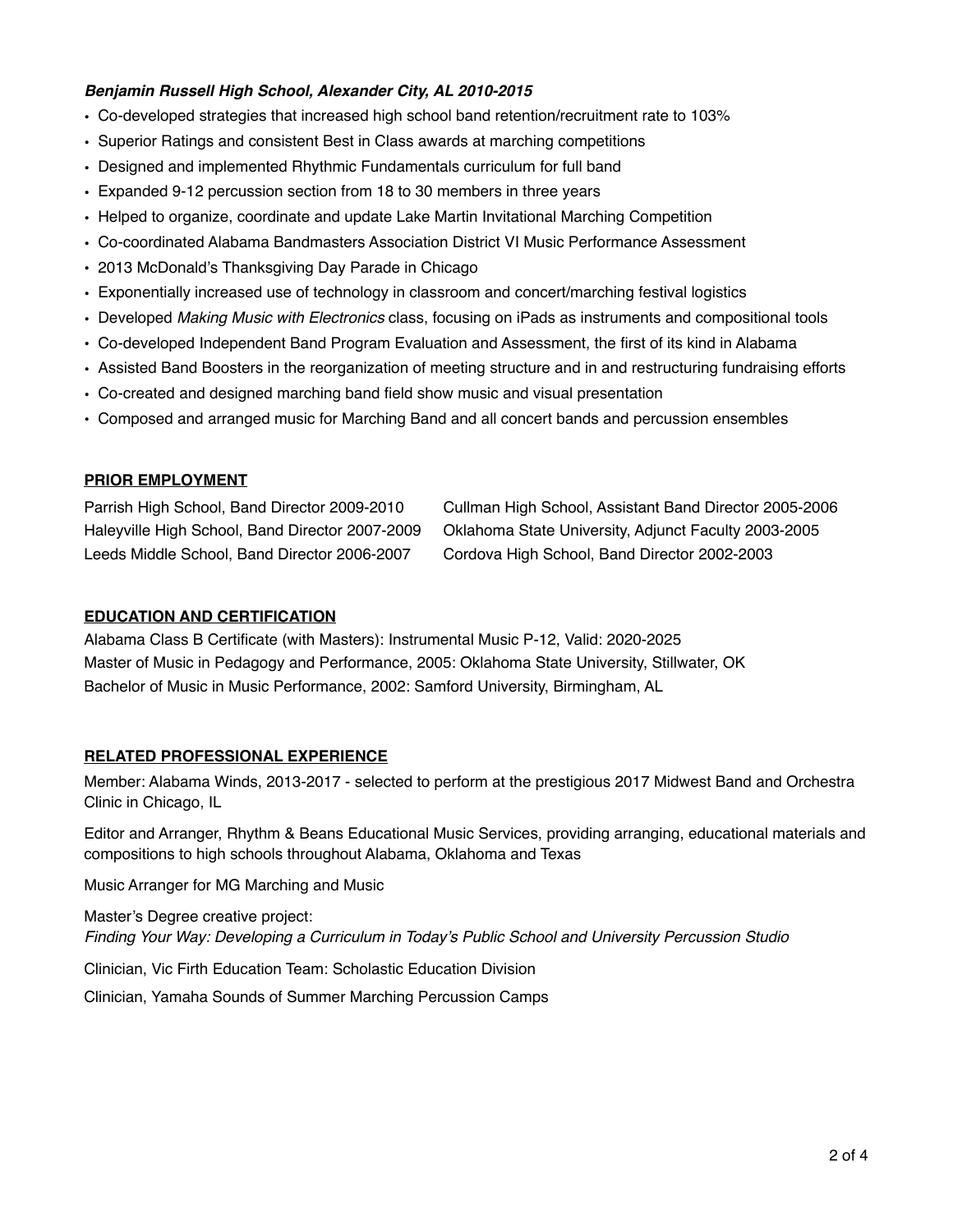# **PROFESSIONAL PUBLICATIONS AND PRESENTATIONS**

"Honors Level Band: Implementing an Advanced Instrumental Curriculum in Your School System" clinic, 2017 Alabama Bandmasters Association Winter Conference - Coordinated and developed technological component

Adjudicator for marching band competitions and festivals

"Mallet Wrapping 101" clinic, University of Alabama – Birmingham

"Modified Burton Grip" marimba clinic, University of Alabama – Birmingham

"Do-It-Yourself Kit: Building the Total Percussionist in the Public Schools" clinic, 2006 Alabama Bandmasters Association Summer Conference

Alabama Percussive Arts Society Spring 2009 Newsletter Article: "Community Involvement – Or, How to Boost Membership in the State PAS in One 'Easy' Step"

Alabama Percussive Arts Society Spring 2007 Newsletter Article: "Commentary Regarding All-State Auditions"

Percussive Arts Society journal Percussive Notes: Spring/Summer 2005 issue Article: "One in a Million: Choosing the Right Method Book"

Participant, David Gillingham concerto commission "Concertino for Marimba and Wind Ensemble"

### **HONORS/STUDENT ACHIEVEMENTS**

2009-2010 Cambridge Who's Who in Leadership in Professional Careers

Consistently earn Superior Ratings at Marching and Concert Competitions and Festivals

Students consistently place in Alabama All-State Bands

Students pursing or completed graduate degrees in music at University of Alabama, Auburn University, University of Alabama-Birmingham, University of Wisconsin, Colorado State University, Oklahoma State University, University of North Texas, University of New Mexico

Students earned or are pursuing undergraduate degrees in music departments at University of Alabama, Auburn University, University of Alabama - Birmingham, Oklahoma State University, Samford University, University of South Alabama, University of North Alabama, Jacksonville State University

Students regularly earn slots in Drum and Bugle Corps and other independent organizations, including Spirit of Atlanta, Phantom Regiment, Magic of Orlando, Madison Scouts, Crossmen, Southwind, Cadets, Carolina Crown, and Alabama Ambassadors